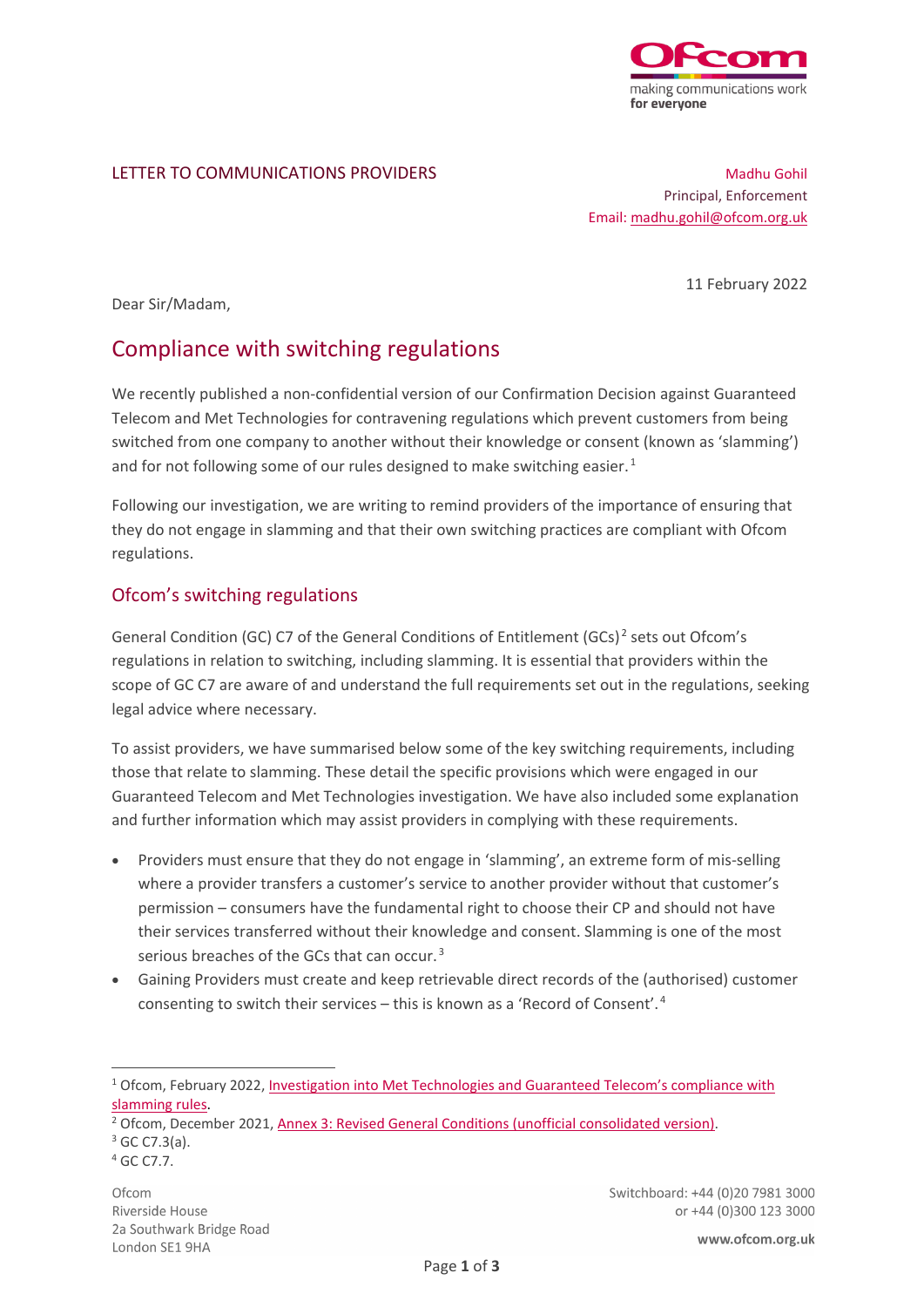- The Losing Provider should ensure that 'Cancel Other' a mechanism that allows the Losing Provider to cancel a transfer order – is only used in the limited circumstances set out in the GCs.<sup>[5](#page-1-0)</sup>
- Where a Transfer Order is cancelled by the Losing Provider, if the Gaining Provider believes that this happened incorrectly (i.e., the customer still wishes to transfer their services) then they should contact the customer to reestablish consent, creating and keeping a new record of that consent, before placing a new Transfer Order to switch the service. [6](#page-1-1)

## Ofcom's approach to non-compliance

Ofcom may open an investigation where it considers that a provider may have contravened its regulatory obligations.<sup>[7](#page-1-2)</sup> Our **Enforcement Guidelines [for regulatory investigations](https://www.ofcom.org.uk/__data/assets/pdf_file/0015/102516/Enforcement-guidelines-for-regulatory-investigations.pdf)** can be found on our website, and set out what criteria we may consider when deciding whether to open an investigation.

Ultimately, if we find that a provider has failed to comply with the regulations set out in GC C7, we have the power to issue penalties of up to 10% of their Relevant Turnover.

### New switching rules

As you may be aware, in December 2020 we confirmed changes to GC C7 necessary to implement the European Electronic Communications Code.<sup>[8](#page-1-3)</sup> These changes come into force on 3 April 2023.

In February 2021, we also consulted on proposals for a new fixed switching process for residential customers. In September 2021, we published our policy decision on these changes, including our requirement for a new 'One Touch Switch' process.<sup>[9](#page-1-4)</sup> Following this, on 3 February 2022, we published our final decision on amendments to the GCs to implement One Touch Switch, confirming that those amendments will also come into effect on 3 April 2023.<sup>[10](#page-1-5)</sup>

We highlight below some of the key changes to the GCs summarised above, taking effect from 3 April 2023:

• The requirement relating to slamming (currently GC C7.3(a)), will change – see GC C7.9 in the 3 April 2023 version of the GCs which states,

*"The Regulated Provider that is the Gaining Provider must take all reasonable steps to ensure that:* 

*(a) it does not transfer a Relevant Communications Service without the Switching Customer's Express Consent, and in particular, that it does not engage in slamming; and* 

<span id="page-1-0"></span><sup>5</sup> Para 2 in Annex 1 to GC C7.

<span id="page-1-1"></span><sup>&</sup>lt;sup>6</sup> See paragraph 3.68 of the Guaranteed Telecom/Met Technologies Confirmation Decision.

<span id="page-1-2"></span><sup>&</sup>lt;sup>7</sup> In addition to our recent investigation into Guaranteed Telecom and Met Technologies, we have previously also investigated [Onestream,](https://www.ofcom.org.uk/about-ofcom/latest/bulletins/competition-bulletins/all-closed-cases/cw_01234) [True Telecom,](https://www.ofcom.org.uk/about-ofcom/latest/bulletins/competition-bulletins/all-closed-cases/cw_01189) an[d Supatel](https://www.ofcom.org.uk/about-ofcom/latest/bulletins/competition-bulletins/all-closed-cases/cw_01096) in relation to their switching practices, and in particular, in relation to slamming.<br><sup>8</sup> See Ofcom, December 2020, Statement: Implementing the new European Electronic Communications Code.

<span id="page-1-3"></span>This followed our policy statement published in October 2020: [Fair treatment and easier switching for](https://www.ofcom.org.uk/__data/assets/pdf_file/0023/204980/statement-eecc-revised-proposals.pdf)  [broadband and mobile customers.](https://www.ofcom.org.uk/__data/assets/pdf_file/0023/204980/statement-eecc-revised-proposals.pdf)

<span id="page-1-4"></span><sup>&</sup>lt;sup>9</sup> Ofcom, February 2022, [Statement: Quick, easy and reliable switching.](https://www.ofcom.org.uk/consultations-and-statements/category-2/simpler-broadband-switching)

<span id="page-1-5"></span><sup>10</sup> [Revised General Conditions \(unofficial consolidated version\)](https://www.ofcom.org.uk/__data/assets/pdf_file/0017/232064/annex-3-revised-general-conditions-unofficial-consolidated-version-3-april-2023.pdf) in effect from 3 April 2023